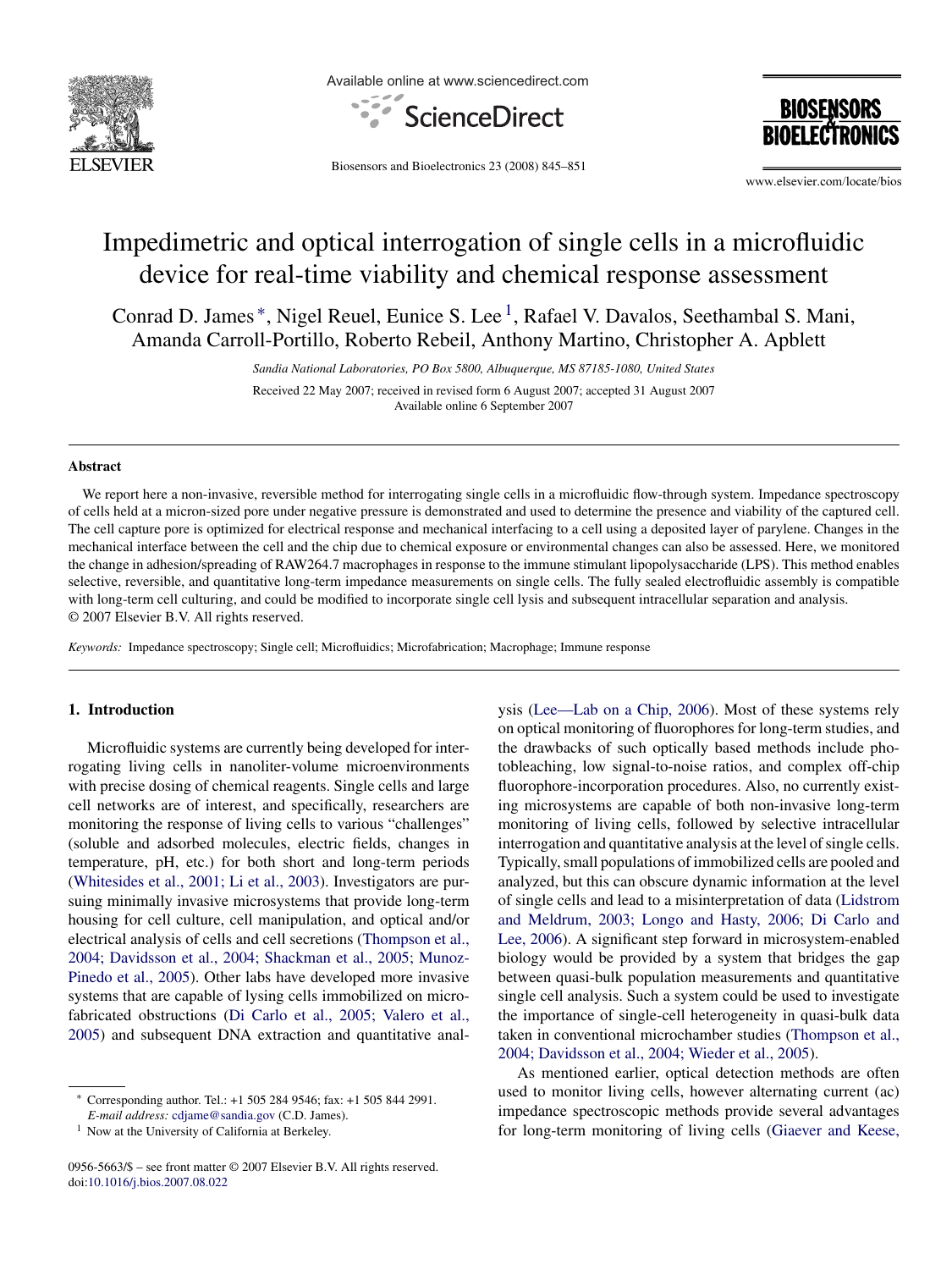<span id="page-1-0"></span>[1991\).](#page-6-0) Impedimetric monitoring is non-invasive when using higher frequencies and low amplitude probing signals. This obviates the need for complex fluorescent staining or reporter construct methods typically required for optical detection, and also avoids the difficulties that arise from photobleaching. Impedimetric monitoring systems can utilize bulk electrodes or large surface-area thin film electrodes in order to minimize electrode polarization and electrolysis effects. Such systems have been used for real-time long-term monitoring of cell spreading/adherence/motility in response to adsorbed or soluble chemicals ([Kowolenko et al., 1990; Keese and Giaever,](#page-6-0) [1994; Wegener et al., 2000\).](#page-6-0) Recently, several labs have developed impedance spectroscopy methods for single cells using micro-holes for capturing cells under negative pressure [\(Huang](#page-6-0) [et al., 2003; Han and Frazier, 2006; Cho and Thielecke, 2007\).](#page-6-0) Bulk or thin-film electrodes are then used to measure the impedance across the micro-hole. However, these measurements were short-term (< 10 min) and utilized either rigid or thick membranes for the micro-hole, a configuration that can induce damage to captured cells. Similar cell-capture configurations have been utilized to perform patch clamp measurements [\(Fertig](#page-6-0) [et al., 2002; Klemic et al., 2005; Pantoja et al., 2004; Matthews](#page-6-0) [and Judy, 2006\)](#page-6-0) as well as single cell electroporation and lysis [\(Lee—Bioelectrochemistry, 2006\).](#page-6-0)

Here we demonstrate a microelectrofluidic system for capturing single cells and optically and electrically interrogating the cells for extended time periods (∼2 h). Single cells are impedimetrically monitored in real-time at a specific excitation frequency for the duration of an experiment. Also, a frequency spectrum  $(1-10^5 \text{ Hz})$  of the captured cell is taken at different time-points to provide deeper insight into the cell–chip coupling. The cell capture chips utilize a simple fabrication process flow to create small micron-sized capture pores for applying vacuum to reversibly capture single cells. The chip is coated with Parylene C, a flexible biocompatible polymer, to provide improved electrical insulation, and to provide a flexible mechanical interface for the cell that reduces cell adhesion and damage to the cell membrane during capture. The system is capable of single cell capture with optical and impedimetric confirmation. Cells are then assessed for viability by rapidly analyzing the impedance across the captured cell. The format permits continuous perfusion of culture media and chemicals for assessing long-term responses of cells to particular challenges. Here, our model system consists of RAW264.7 murine macrophages exposed to lipopolysaccharide (LPS), a purified component of Gram-negative bacteria that elicits an immune response in macrophages.

# **2. Materials and methods**

## *2.1. Device fabrication*

Capture pore chips are fabricated on 6 in.  $(100)$  0.675 mm thick silicon wafers ([Fig. 1a](#page-2-0)). Wafers are coated with a  $1-\mu m$ thick low-stress silicon nitride film and then the nitride is patterned with reactive-ion etching on the front side to define capture pores with a diameter of 3 or  $6 \mu$ m. The backside of

the wafer is patterned to define the mask for bulk silicon etching in KOH (85 $\degree$ C). Backside ports are 1 or 2 mm wide, vielding  $65 \mu m$  or 1 mm wide nitride membranes on the front side of the wafer, respectively. To prepare for parylene deposition, chips are coated with an adhesion promoter, 1% 3-(trimethoxysilyl)propyl methacrylate in a 25/75 water/isopropanol mixture. Acetic acid was added to the adhesion promoter to adjust the pH to 4–5. After soaking chips in the adhesion promoter for 20 min, the chips are rinsed in water and dried. Chips are then coated (PDS2010, Specialty Coating Systems Inc.) with  $1.25 \mu m$  of Parylene C using a timed physical vapor deposition (deposition rate  $\sim$ 5 µm/h). Parylene C has been shown to be biocompatible, and is highly resistant to water absorption, electrical noise, and dielectric breakdown in comparison to many polymers ([Suzuki et al., 2004;](#page-6-0) [Feili et al., 2005\).](#page-6-0) Capture pores are then profiled with scanning electron microscopy (SEM) and atomic force microscopy (AFM). [Fig. 1b](#page-2-0) shows an SEM image of a coated capture pore. A slight contrast difference (arrow) indicates the region where the original silicon nitride edge is located as confirmed by AFM measurement of an uncoated pore diameter  $(3.8 \,\mu\text{m})$ . The AFM linescan in the inset of [Fig. 1b](#page-2-0) shows a more beveled edge at the capture pore compared to the sharp interface of the uncoated capture pore linescan (not shown). [Fig. 1c](#page-2-0) shows a cross-section schematic of the parylene coated capture pore based on AFM and SEM imaging. The inner diameter of the pore is reduced from 3.8 to 1.1  $\mu$ m, and the sharp nitride edge is slightly beveled by the parylene layer.

## *2.2. Cell capture pore model circuit*

The capture pore can be modeled as a parallel RC circuit, with a resistance  $(R_p)$  through the pore and a capacitance  $(C_p)$ across the nitride/parylene membrane. An additional resistance  $R<sub>b</sub>$  can be added in series to the circuit on both sides to account for the bulk resistance of the fluid on either side of the chip. When modeled in this fashion, the complex impedance of the pore is given by:

$$
Z_{p} = Re\{Z_{p}\} + j\operatorname{Im}\{Z_{p}\} = \frac{R_{p}}{1 + (\omega R_{p}C_{p})^{2}} - j\frac{\omega R_{p}^{2}C_{p}}{1 + (\omega R_{p}C_{p})^{2}} \tag{1}
$$

This can also be represented as the impedance magnitude and phase:

$$
|Z_{\rm p}| = \frac{R_{\rm p}}{\sqrt{1 + (\omega R_{\rm p} C_{\rm p})^2}}, \qquad \angle Z_{\rm p}^{\rm o} = -\tan^{-1}(\omega R_{\rm p} C_{\rm p}) \qquad (2)
$$

At low frequencies, a pure resistance through the pore will have  $\angle Z_p^{\circ}$  approaching  $0^{\circ}$ , while a pure capacitance across the pore will have a  $\angle Z_p^{\circ}$  approaching 90°. The value for  $C_p$  is largely given by the footprint of liquid in contact with the chip and can be controlled by the chip packaging. When a cell is pulled down to the capture pore under negative pressure, the cell blocks the conductive path through the chip, leading to an increase in resistance across the capture pore. The presence of the cell at the pore places a large resistance (through the cell–chip interface) in series with the original  $R_p$  [\(Cho and Thielecke,](#page-6-0) [2007\).](#page-6-0) The measured capacitance across the chip will largely be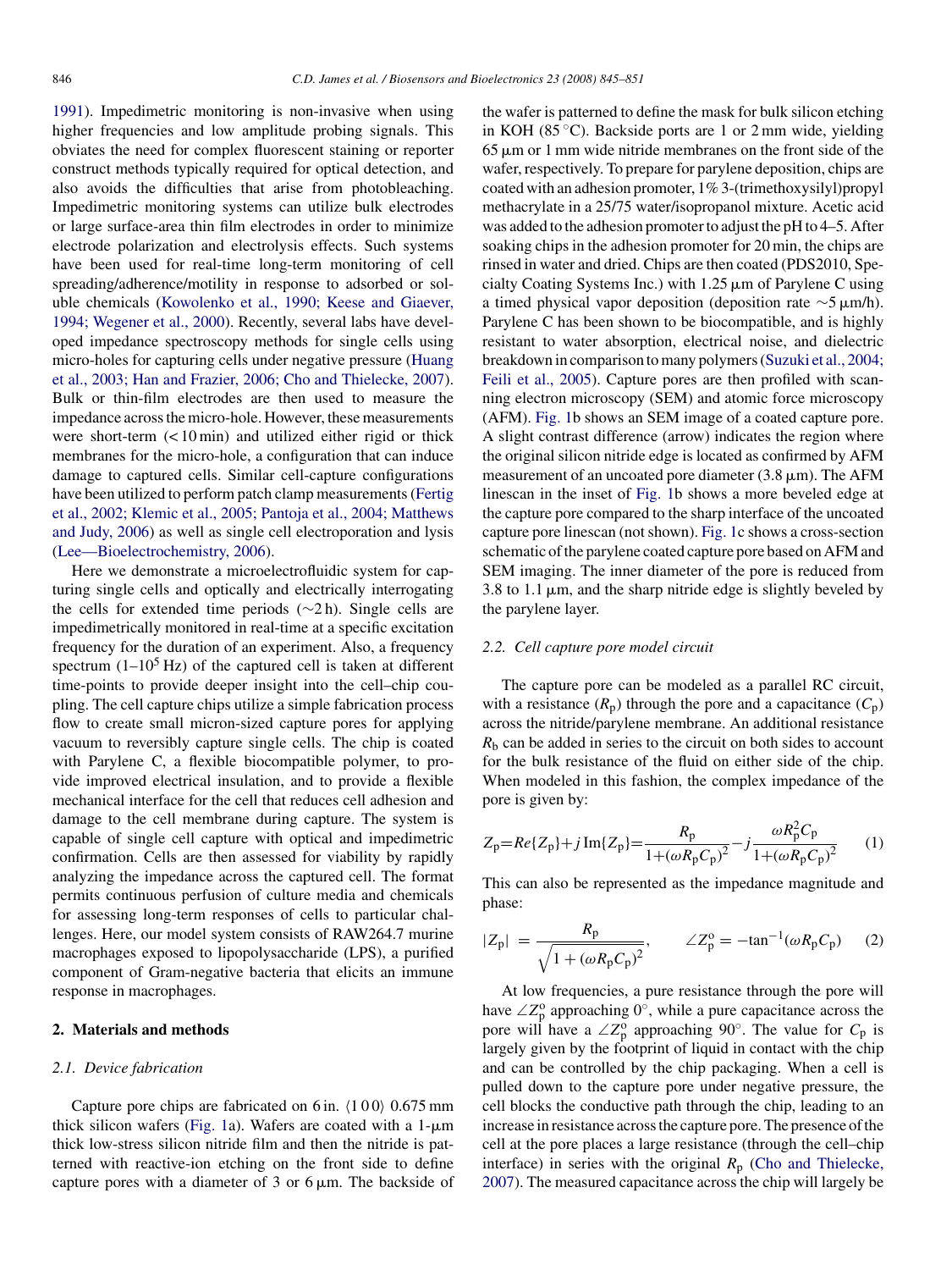<span id="page-2-0"></span>

Fig. 1. (a) Fabrication of the single cell capture pore chip. The capture pore is etched in the front-side low-stress nitride (i), followed by an etch of the backside ports (ii). KOH etching is performed, leaving a nitride membrane (iii), followed by a parylene deposition (iv). (b) SEM of a capture pore coated with parylene. Scale  $bar = 2 \mu m$ . (Inset) An AFM linescan of the pore. (c) Cross-section schematic of a capture pore coated with parylene.

unchanged by the presence of the cell unless  $C_p$  is on the order of the capacitance of a single cell (∼1 pF).

## *2.3. Experimental setup*

The electrofluidic packaging for the chips was designed to be modular and reconfigurable in order to simplify assembly and re-use. There is an isolated fluid volume on either side of the chip and connected only through the capture pore. This will confine the electric field lines to pass through the capture pore, enabling impedimetric monitoring of a single cell held at the capture pore. This configuration will also permit single cell lysis with a large amplitude dc electric field.

#### *2.3.1. Electrofluidic assembly*

Fig. 2a shows the electrofluidic assembly for impedimetric testing of the chips [\(Lee—Bioelectrochemistry, 2006\).](#page-6-0) The package consists of a top fluid chamber and a duplicate bottom fluid chamber (machined out of acrylic) separated by the chip. A single silver–silver chloride electrode (In Vivo Metric, Healdsburg, CA) is inserted on each side for two-electrode measurements. Each side also contains a fluidic inlet and outlet interfaced with PEEK microfluidic fittings that connect to 350 µm O.D. silica capillaries (Labsmith Inc., Livermore, CA). Each side of the assembly has a coverslip interface for optical inspection of cells captured at the chip. The top and bottom chambers are interfaced to each side of the chip using a PDMS gasket. The PDMS gasket was made using the following procedure: inlets and outlets were plugged with sacrificial capillaries and held in place with fittings. Each fluid chamber was slightly over-filled with uncured polydimethylsiloxane (PDMS) so that the PDMS bulges slightly above the height of each chamber. After curing, the sacrificial capillaries are removed, leaving fluid channels behind in the PDMS. Cell chambers were then manually cut out of the PDMS gaskets using a razor blade, while ensuring the capillary-made fluid channels interface to the chambers. The bulging PDMS gaskets then seal to the silicon chip when the chambers are assembled together. The native assem-

bly has approximately  $200 \mu L$  of volume on each side, yielding a fluidic footprint on either side of the chip of  $\sim$ 300  $\mu$ m<sup>2</sup>. The large fluidic volumes of the chambers reduce the damaging shear effects on captured cells [\(Walker et al., 2004\).](#page-6-0) With the PDMS gasketing, the volumes on either side can be reduced to  $50 \mu L$ . The fully assembled package is shown in Fig. 2b. After assembling the electrofluidic package, the bottom chamber is filled with liquid media through the bottom inlet until fluid exits the bottom outlet. The outlet is then closed, and pressure is applied to the bottom inlet to force liquid through the capture pore. After liquid is observed flowing through the capture pore, the top chamber is filled through the inlet until fluid exits the outlet.



Fig. 2. (a) Schematic of the electrofluidic assembly for impedimetric monitoring of single cells. The bottom chamber is a duplicate of the top chamber. (b) Image of the electrofluidic assembly with coupled electrodes (arrow). Scale bar =  $10$  mm. (c) Time sweep of  $|Z_p|$  (solid line) and  $\angle Z_p^{\circ}$  (dashed line) at  $f = 100$  Hz during the capture (first arrow) and release (second arrow) of a single macrophage. The calculated value of  $R_p$  during this experiment is plotted below.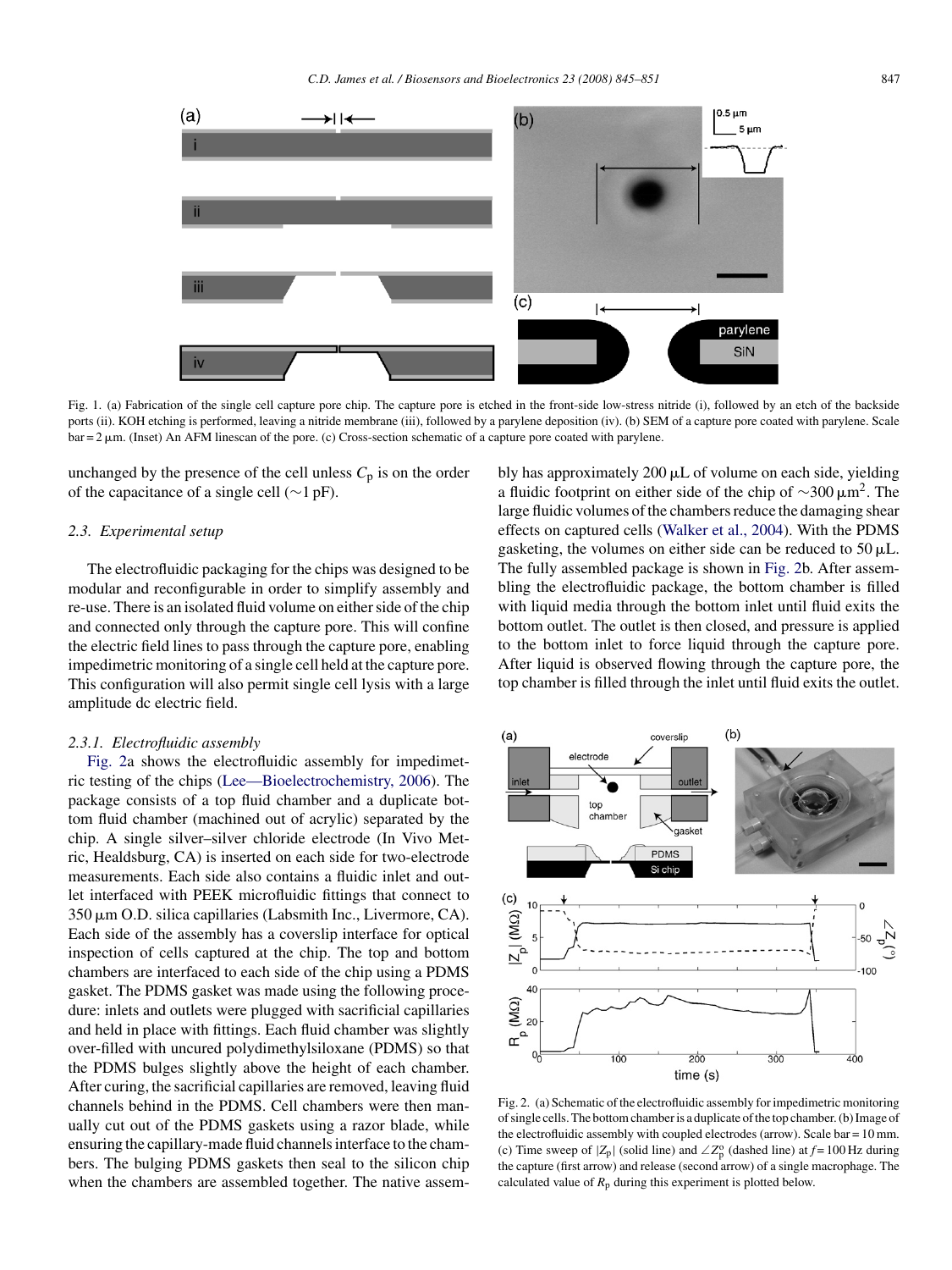#### <span id="page-3-0"></span>*2.3.2. Impedance measurements*

Impedance measurements are performed with a PC4/FAS1 potentiostat (Gamry Instruments Inc., Warminster, PA) using a 50 mV voltage amplitude and frequencies from 1 to  $10^5$  Hz. Single frequency time sweeps were performed with a sampling rate of one measurement every 6 s to measure the complex impedance of the capture pore as a function of time. Data was smoothed with a five-point moving average. Frequency sweeps were taken with five sample points per frequency decade. Raw impedance magnitude and phase data were then fit for values of  $R_p$  and  $C_p$ using Eq.  $(2)$ .

#### *2.3.3. Device and assembly optimization*

The electrofluidic package was optimized to increase the sensitivity of the system to impedimetric changes in captured cells in response to various challenges. For interrogating captured cells, reducing *C*<sup>p</sup> will enable the detection of changes in the cell membrane capacitance, while increasing  $R_p$  will improve sensitivity to changes in the mechanical seal between the cell and the chip. The parylene coating provides three advantages in this regard: (1) the coating reduces the capacitance across the chip by increasing the membrane thickness (which is inversely proportional to  $C_p$ ), and due to the lower dielectric constant (proportional to *C*p) of parylene (∼3 for parylene and 7 for nitride); (2) the coating insulates bare silicon on the backside of the chip (made during the KOH etch) that is exposed to fluid during an experiment, thus reducing the total capacitance from the backside to the frontside of the chip; and (3) the deposited parylene reduces the capture pore diameter, thus increasing *R*<sup>p</sup> and the resistance through the seal between the cell and the capture pore. The parylene layer also smoothes the sharp edges of the etched pore, providing an interface that will minimize damage to cells during capture. Chips with and without parylene were impedimetrically measured using the frequency sweep method. Chips without parylene typically had  $C_p$  values of  $\sim$ 7 nF, while a 1.25 µm thick parylene coating reduced *C*<sup>p</sup> to ∼1.2 nF (Supplementary figure). Chip capacitance was further reduced by placing a thin membrane  $(300 \,\mu\text{m}$  thick) of cured polydimethylsiloxane (PDMS) on top of the chip [\(Fig. 2a\)](#page-2-0). The PDMS membrane has an opening in the center to maintain the opened capture pore. Medical-grade silicone (MED-1524, NuSil Technology) was then manually applied to the PDMS membrane–nitride chip interface using a steel probe tip [\(Fig. 2a\)](#page-2-0). The silicone was painted into the near vicinity of the capture pore and cured at  $60^{\circ}$ C on a hotplate. Using this method, chip capacitances are reduced to ∼100 pF, with a minimum attained *C*<sup>p</sup> of 14 pF.

# *2.3.4. Cell preparation*

RAW 264.7 (ATCC) cells were grown to semi-confluency in growth medium [DMEM (ATCC) supplemented with 10% FBS and 5% penicillin–streptomycin] in 5%  $CO<sub>2</sub>$  at 37 °C. For cell retrieval, spent media was removed and cell monolayers were briefly washed with Phosphate Buffered Saline (Cellgro). Trypsin–EDTA was added in a volume which sufficiently covered the monolayer, and flasks were incubated briefly at 37 ◦C to allow for cells to detach. Growth medium was added to

trypsinized cells, and flask walls were washed with growth medium to ensure collection of all cells. Cells were then pelleted at  $400 \times g$  for 5 min at room temperature. The cell pellet was resuspended in Trypan Blue (Sigma–Aldrich) and then brought up to a 1 mL volume with growth medium. Cell counts were performed using a hemacytometer, and the final volume of growth media added was adjusted to generate  $1-2 \times 10^6$  cells/mL. Cells were maintained in a 15 mL conical at  $37^{\circ}$ C,  $5\%$  CO<sub>2</sub> until use. For experiments involving challenge with LPS, growth medium containing 100 µg/mL of purified *Escherichia coli* LPS (Sigma) was equilibrated to  $37^{\circ}$ C,  $5\%$  CO<sub>2</sub>.

# **3. Experimental results**

## *3.1. Impedimetric monitoring of single cells*

Impedimetric monitoring provides a non-invasive method to: (1) detect the presence of a cell, (2) assess the viability of the cell, and (3) monitor changes in the cell–chip interface in response to chemical challenges to the cell. The use of suction at a capture pore renders the analysis procedure reversible, enabling selective interrogation of cells based on impedimetric characteristics.

## *3.1.1. Detection of cell capture*

For experiments involving macrophages, the electrofluidic assembly was filled with warmed and gas-equilibrated growth medium prior to injection of cells. Once filled, a syringe pump (Hamilton Scientific) was used to flush the top chamber with growth medium at  $100 \mu L/min$  for  $10 min$ . An external threeway luer-lock valve was then used to switch from growth medium to cells suspended in growth medium. Cells were injected into the top chamber at  $100 \mu L/min$  to minimize transit time. Once cells were visualized in the top chamber, the flow rate was reduced to  $20 \mu L/min$ . At this flow-rate, the top chamber is replenished every 2–10 min. For time-course measurements, we monitor the impedance magnitude and phase to readily ascertain the resistive or capacitive nature of the pore. The impedance of the empty pore is taken as a baseline measurement. Negative pressure is then manually applied to the syringe connected to the capture pore (for  $\sim$ 10 s at 5–10 psi below atmosphere), and after the negative pressure is slowly released, the cell remains held at the pore. After the cell is held stable for several minutes, the three-way valve is switched back to infusing growth medium at  $20 \mu L/min$ . [Fig. 2c](#page-2-0) shows the capture of a single macrophage at a chip while measuring the complex impedance of the pore at 100 Hz as a function of time. The raw  $|Z_p|$  and  $\angle Z_p^{\text{o}}$  are shown at the top, along with the calculated value of  $R_p$ (fit according to Eq. [\(2\)\)](#page-1-0) at the bottom. The first arrow indicates when the cell is captured after negative pressure is applied to the bottom chamber at  $t = 36$  s. The cell is released by applying positive pressure at  $t = 348$  s. When the cell is captured,  $R_p$  increases from  $1.8 \pm 0.03$  to  $27 \pm 6$  M $\Omega$ . After the cell is released, the  $R_p$ returns to  $1.5 \pm 0.007 \text{ M}\Omega$ . Application of positive pressure is used to remove the cell and a return to the baseline impedance indicates the pore is free from cell debris. Non-cellular particulates are easily distinguished from cells in this device. Tests with 8  $\mu$ m diameter latex beads showed much lower increases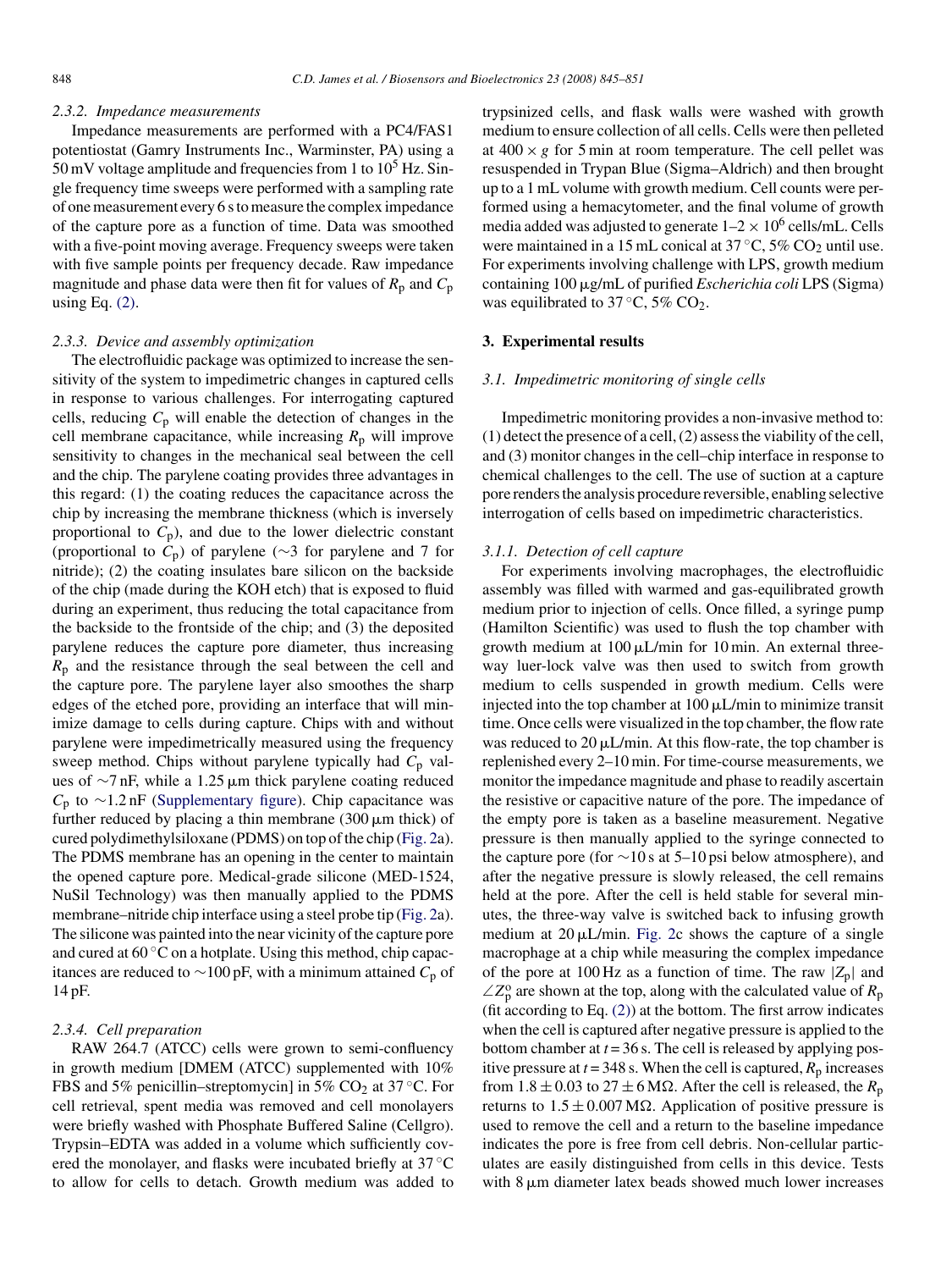

Fig. 3. (a) Image of a captured live cell in phase-contrast (top) and the corresponding brightfield image (bottom). (b) Image of a captured dead cell in phase-contrast (top) and the corresponding brightfield image (bottom). Scale bars = 20  $\mu$ m. (c) Averaged real and imaginary components of  $Z_p$  for the no cell (*n* = 6; fit with  $R_p = 286 \pm 34 \text{ k}\Omega$ ,  $C_p = 409 \pm 140 \text{ pF}$ ;  $r^2 = 0.9994$ ), dead cell (*n* = 12;  $R_p = 539 \pm 158 \text{ k}\Omega$ ,  $C_p = 308 \pm 10 \text{ pF}$ ;  $r^2 = 0.9985$ ), and live cell (*n* = 5;  $R_p = 788 \pm 230 \text{ k}\Omega$ ,  $C_p = 328 \pm 10 \text{ pF};$   $r^2 = 0.9978$ ) states of the capture pore.

in  $R_p$  after capture, due to the inability of rigid particulates to conform to the contour of the capture pore and form a tight seal.

#### *3.1.2. Live/dead discrimination*

We utilized a trypan blue stain to validate the impedimetrically determined viability of captured macrophages. Cells with damaged membranes uptake the chromophore, while live cells remain unstained. The depth of fluid through which captured cells are imaged is ∼1 mm, leading to reduced contrast of the trypan blue stain. Fig. 3ab shows an example of phase contrast and brightfield images of a live cell and a dead cell held at the capture pore. Fig. 3c shows the real  $(Re\{Z_p\})$  and imaginary  $(\text{Im}\{Z_p\})$  components of  $Z_p$  as a function of frequency for three states of the pore: no cell  $(n=6)$ , a dead cell  $(n=12)$ , or a live cell  $(n=5)$ . Data points are the mean data points of each state, and solid lines are RC fits to the means. The data was taken in the same experiment using the same chip and batch of macrophages. Fig. 4 shows the complex impedance plot of the  $Re\{Z_p\}$  versus  $Im{Z_n}$ . The simple semicircle curves are indicative of a single time-constant parallel RC system. The low-frequency behavior of  $Re\{Z_p\}$  and the mid-frequency behavior of Im $\{Z_p\}$  can be used to characterize the viability of captured cells. The means of  $Re\{Z_p(1\text{ Hz})\}$  for each of the three states was  $294 \pm 34 \text{ k}\Omega$ (empty),  $552 \pm 160 \text{ k}\Omega$  (dead), and  $816 \pm 240 \text{ k}\Omega$  (live), with a significance of the mean variances of  $p < 1.4 \times 10^{-4}$  (one-way ANOVA). The means of  $Im{Z_p(1000 Hz)}$  for each of the three states was  $-128 \pm 17 \text{ k}\Omega$  (empty),  $-245 \pm 69 \text{ k}\Omega$  (dead), and  $-316 \pm 46$  k $\Omega$  (live), with a significance of the mean variances of  $p < 0.62 \times 10^{-4}$  (one-way ANOVA). Thus, for a given experiment, the values of  $Re\{Z_p(1 \text{ Hz})\}$  and  $Im\{Z_p(1000 \text{ Hz})\}$  for the empty state of the pore can be taken, and by thresholding those values appropriately (in this case by  $\sim$ 3×), we can exclude a

large percentage of non-cellular particulates (see Section [3.1.1\)](#page-3-0) and dead cells, and ensure a more homogeneous population of live cells for subsequent chemical challenge.

#### *3.1.3. Chemical challenge*

Macrophage spreading/adherence has been a topic of interest for many years due to the role of macrophages in the innate immune response [\(Rabinovitch and Destefano, 1974; Morland](#page-6-0) [and Kaplan, 1977\).](#page-6-0) Immune stimulants such as LPS promote increased spreading and attachment of macrophages in vitro. Upon binding to the cell membrane of macrophages, LPS triggers a signaling cascade that leads to increased  $\beta$ 2-integrin function and increased integrin-dependent adhesion and spread-



Fig. 4. Complex plane impedance plot of the three pore states from Fig. 3. Solid lines are RC element fits to the experimental data. The direction of increasing frequency is indicated.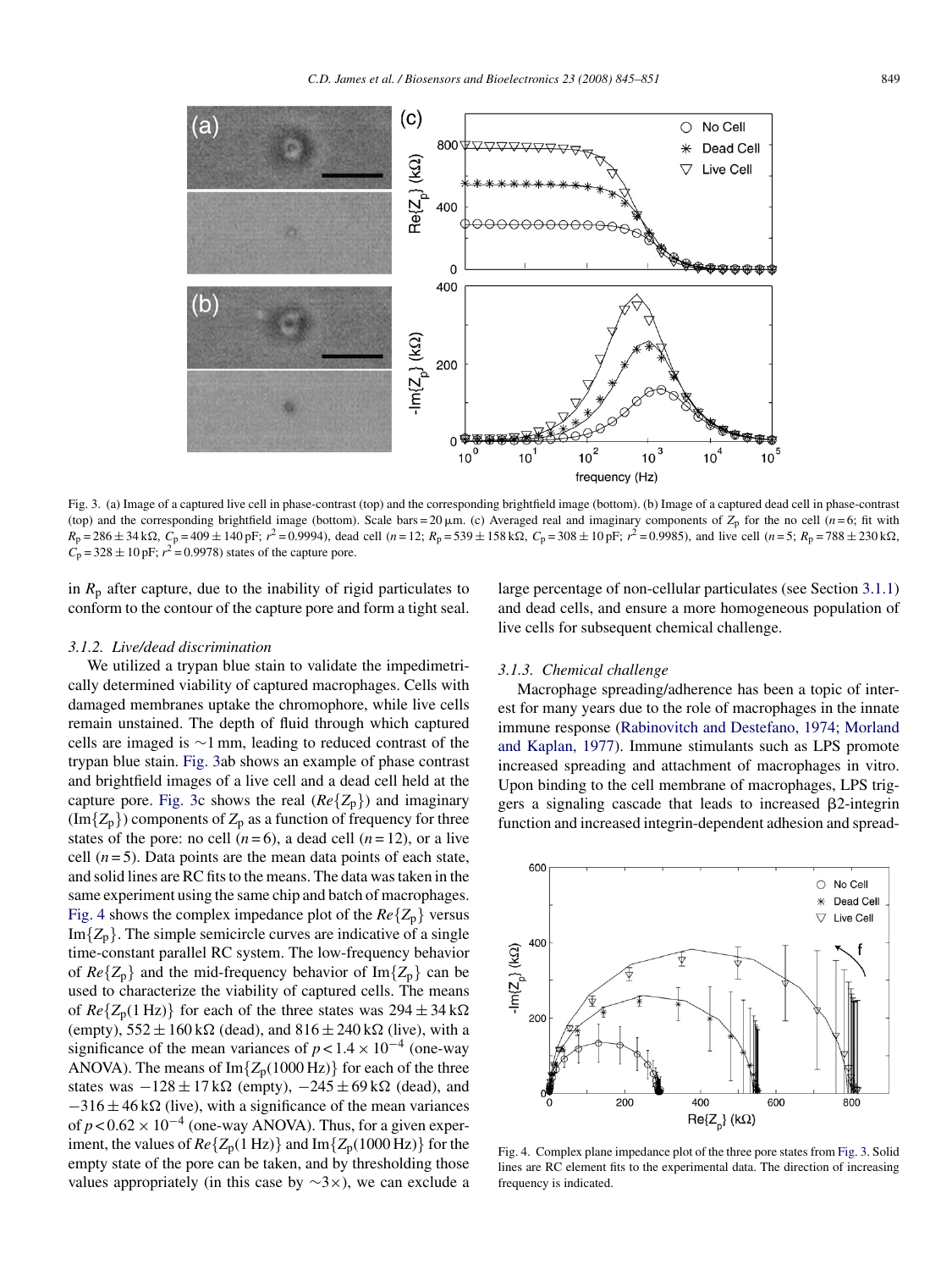<span id="page-5-0"></span>

Fig. 5. (a) Macrophages held at a capture pore (arrow) at  $t = 0$  (top) and  $t = 120$  min (bottom). Scale bar = 20  $\mu$ m. (b)  $Re\{Z_p(1000)\}$  and Im $\{Z_p(1000)\}$  of the capture pore for the first 30 min of an LPS challenge. Arrows show the infusion of LPS (100  $\mu$ g/mL) (i), a rise in  $Re\{Z_p\}$  (ii), a second, less steep rise (iii), and a reduction in  $Re\{Z_p\}$  (iv). (c)  $Re\{Z_p(1000)\}$  and  $Im\{Z_p(1000)\}$  for the full time-course (120 min) of LPS challenge.

ing ([Schmidt et al., 2001\).](#page-6-0) Cho et al. predicted and demonstrated the electrical detection of increased attachment and spreading of cells held at a micro-hole ([Cho and Thielecke, 2007\).](#page-6-0) This group predicted two responses of a cell located at a micro-hole that would lead to an increase in detected resistance across the micro-hole: (1) increased spreading would increase the pathlength over which ions must flow and (2) increased adhesion would reduce the gap between the cell and the chip and thus reduce the cross-sectional area over which ions must flow. Here, our objective is to determine if LPS-induced spreading and adhesion of macrophages can be detected electrically at the level of single cells.

For an immune challenge experiment, the same procedure for capturing a cell as described in Section [3.1.1](#page-3-0) was followed. All media were pre-warmed to  $37^{\circ}$ C, and the device assembly was fully encapsulated except for a single capillary outlet emptying to a waste beaker. For injecting the immune challenge (LPS) into the top chamber, a second three-way valve was coupled to the top chamber outlet capillary that normally empties into a waste reservoir. LPS-containing medium is then injected through the top outlet, and the waste medium from the chamber exits what was previously the top inlet. This procedure eliminates the possibility of exposing cells to the challenge prior to capture at the pore in the top chamber. Fig. 5 shows a macrophage held at a capture pore surrounded by several additional macrophages that have landed and attached adjacent to the captured cell. Growth medium was perfused into the top chamber during the first 12 min of the experiment, and the average impedance across the pore at 1 kHz was *Re*{*Z*<sub>p</sub>} = 730 ± 7 kΩ and Im{*Z*<sub>p</sub>} = −250 ± 6 kΩ. LPS  $(100 \,\mu\text{g/mL})$  was then perfused into the chamber at a flow rate of 100 µL/min (Fig. 5b, arrow i). At this rate, the top chamber will fill with LPS in ∼2 min. After the LPS reached the chamber, the flow rate was lowered to  $20 \mu L/min$ . The average impedance across the pore slightly dropped to  $Re{Z_p}$  = 700 ± 46 k $\Omega$  and  $Im{Z_n} = -240 \pm 43 \text{ k}\Omega$  for the next 6 min (from 12 to 18 min), largely due to the higher conductivity of the LPS-containing growth medium. At 18 min into the experiment, there is a rapid increase in  $Re{Z_p}$  across the pore (Fig. 5b, arrow ii), then a period of slower increase for 2 min (Fig. 5b, arrow iii), and then a rapid decline (Fig. 5, arrow iv). At  $t = 27$  min,  $Re\{Z_p\}$ begins to rise slowly, continuing throughout the rest of the 2 h experiment (Fig. 5c, top). The final pore impedance magnitude and phase (averaged over the last 40 min) increased to  $Re{Z_p} = 930 \pm 58 \text{ k}\Omega$  and  $Im{Z_p} = -440 \pm 60 \text{ k}\Omega$ . The cause of these changes in impedance during the time-course of this



Fig. 6. (a)  $Re{Z_p}$  and Im{ $Z_p$ } of a captured macrophage before exposure to LPS and at the end of the LPS challenge. Solid lines are RC element fits to the experimental data. (b) Complex plane impedance plot of the pre- and post-LPS impedance data.